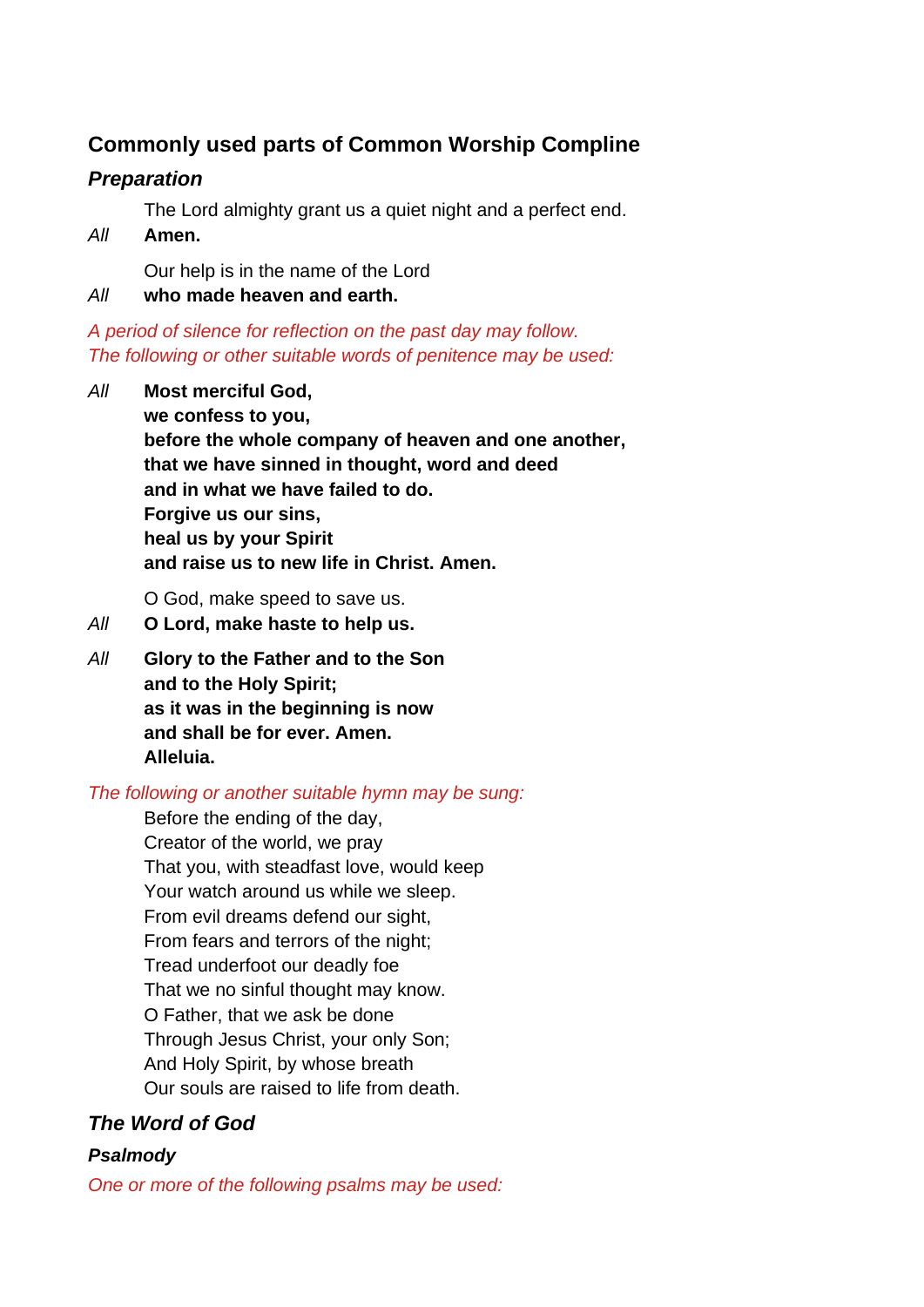### *Psalm 4*

- 1 Answer me when I call, O God of my righteousness;  $\triangleleft$ you set me at liberty when I was in trouble; have mercy on me and hear my prayer.
- <sup>2</sup> How long will you nobles dishonour my glory;  $\triangleleft$
- how long will you love vain things and seek after falsehood?
- $3$  But know that the Lord has shown me his marvellous kindness;  $\triangleleft$ when I call upon the Lord, he will hear me.
- $4 \quad$  Stand in awe, and sin not:  $\bullet$
- commune with your own heart upon your bed, and be still.
- <sup>5</sup> Offer the sacrifices of righteousness ♦ and put your trust in the Lord.
- $6$  There are many that say, 'Who will show us any good?'  $\triangleleft$ Lord, lift up the light of your countenance upon us.
- $7 \times$  You have put gladness in my heart,  $\triangleleft$
- more than when their corn and wine and oil increase.
- 8 In peace I will lie down and sleep,  $\triangleleft$
- for it is you Lord, only, who make me dwell in safety.

### *Psalm 91*

- <sup>1</sup> Whoever dwells in the shelter of the Most High  $\triangleleft$ and abides under the shadow of the Almighty,
- <sup>2</sup> Shall say to the Lord, 'My refuge and my stronghold,  $\triangleleft$ my God, in whom I put my trust.'
- $3 \cdot$  For he shall deliver you from the snare of the fowler  $\triangleleft$ and from the deadly pestilence.
- <sup>4</sup> He shall cover you with his wings and you shall be safe under his feathers;  $\triangleleft$ his faithfulness shall be your shield and buckler.
- $5 \times$  You shall not be afraid of any terror by night,  $\triangleleft$ nor of the arrow that flies by day;
- $6$  Of the pestilence that stalks in darkness,  $\triangleleft$ nor of the sickness that destroys at noonday.
- $7$  Though a thousand fall at your side and ten thousand at your right hand,  $\triangleleft$ yet it shall not come near you.
- <sup>8</sup> Your eyes have only to behold ♦
- to see the reward of the wicked.
- <sup>9</sup> Because you have made the Lord your refuge ♦ and the Most High your stronghold,
- $10$  There shall no evil happen to you,  $\triangleleft$ neither shall any plague come near your tent.
- <sup>11</sup> For he shall give his angels charge over you,  $\triangleleft$ to keep you in all your ways.
- $12$  They shall bear you in their hands,  $\triangleleft$
- lest you dash your foot against a stone.
- $13$  You shall tread upon the lion and adder;  $\triangleleft$
- the young lion and the serpent you shall trample underfoot.
- $14$  Because they have set their love upon me, therefore will I deliver them;  $\bullet$ I will lift them up, because they know my name.
- <sup>15</sup> They will call upon me and I will answer them:  $\triangleleft$ I am with them in trouble, I will deliver them and bring them to honour.
- $16$  With long life will I satisfy them  $\triangleleft$ and show them my salvation.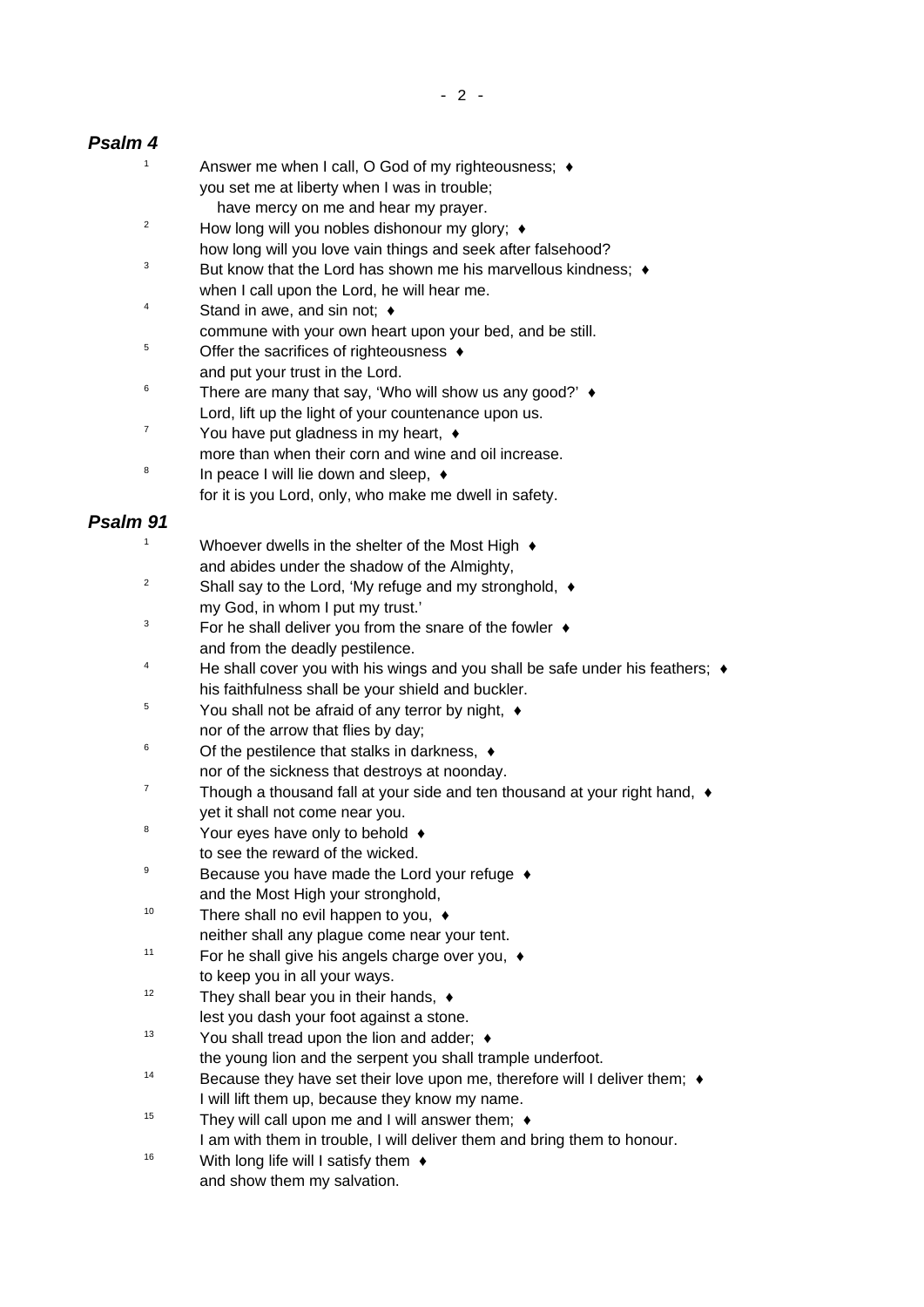### *Psalm 134*

- <sup>1</sup> Come, bless the Lord, all you servants of the Lord,  $\triangleleft$ you that by night stand in the house of the Lord.
- <sup>2</sup> Lift up your hands towards the sanctuary  $\triangle$ and bless the Lord.
- $3$  The Lord who made heaven and earth  $\triangleleft$ give you blessing out of Zion.

*At the end of the psalm, the following is said or sung:*

*All* **Glory to the Father and to the Son and to the Holy Spirit; as it was in the beginning is now and shall be for ever. Amen.**

### *Scripture Reading*

*One of the following short lessons or another suitable passage is read: Jeremiah 14.9 (or) 1 Peter 5.8, 9 (or) Revelation 22.4, 5*

*The following responsory may be said:*

Into your hands, O Lord, I commend my spirit.

- *All* **Into your hands, O Lord, I commend my spirit.** For you have redeemed me, Lord God of truth.
- *All* **I commend my spirit.** Glory to the Father and to the Son and to the Holy Spirit.
- *All* **Into your hands, O Lord, I commend my spirit.**

Keep me as the apple of your eye.

*All* **Hide me under the shadow of your wings.**

# *Gospel Canticle*

*The Nunc dimittis (The Song of Simeon) is said or sung:*

- *All* **Save us, O Lord, while waking, and guard us while sleeping, that awake we may watch with Christ and asleep may rest in peace.**
	- $1$  Now, Lord, you let your servant go in peace:  $\triangleleft$ your word has been fulfilled.
	- <sup>2</sup> My own eyes have seen the salvation  $\rightarrow$ which you have prepared in the sight of every people;
	- $3$  A light to reveal you to the nations  $\triangleleft$ and the glory of your people Israel.
- *All* **Glory to the Father and to the Son and to the Holy Spirit; as it was in the beginning is now and shall be for ever. Amen.**

*Luke 2.29-32*